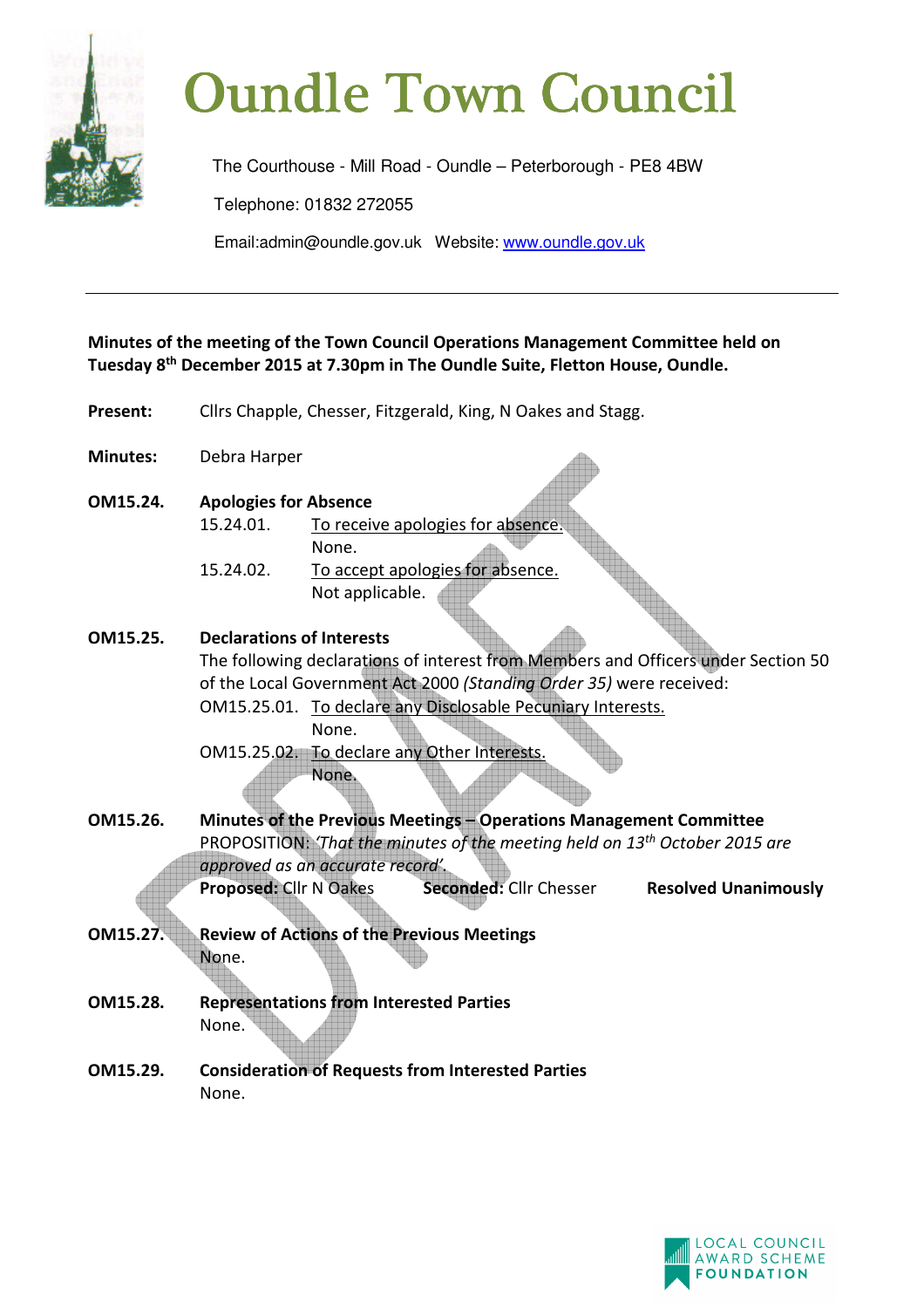# **OM15.30. Operational Matters**

#### To receive a verbal update on the Organisational Development proposals.

 Cllr King provided an update on the work being carried out on the Council's organisational structure, form and function and advised that two independent external reviews had been carried out and that the content of these reports will be contained within the paper for Full Council. He apologised that a report was not available for the Operations Management Committee but advised that one of the independent reviews only took place earlier in the day.

#### **OM15.31. Financial Matters**

## To consider the first draft 2016/17 budget proposals.

Following a budget review the following principles were agreed:

- The Hub is to be cost neutral;
- The Council's reserves for 3 month expenditure must be increased to allow for the increased monthly expenditure;
- A Public Works Loan Board is to be considered to bridge the works required to The Courthouse;
- Work is carried out to progress the potential of new facilities for the Council's Maintenance team and associated other facilities that this would necessitate, using a Public Works Loan Board as a mechanism to enable this.
- The grant budget is reviewed to consider the amount available as being 4% of the Council's expenditure.

It was then agreed that scenario planning for budget proposals would be prepared to cover the items below:

- Organisational Changes;
- Solar Panels;
- Improvements to parking around Fletton House;
- Marketing of Oundle;
- Grants;

• Building development work financed via the Public Works Loan Board. The Clerk also advised that an approach should be made to the administrators of Fairline Boats Ltd to discuss the possible availability of land as this would be an invaluable asset. Members agreed that this should be progressed.

## **OM15.32. Correspondence for Action**  None.

**OM15.33. Correspondence for Information** 

None.

## **OM15.34. Any Other Relevant Matters for Report**

Cllr Chapple expressed concern that the Planning Committee have a quorate of 3 could make it possible that 2 Councillors can make a decision regarding a large scale planning application that 12 members may not agree with and asked that this be considered in the forthcoming review to be presented to Full Council. A discussion followed regarding the issue of non-attendance at Committee and